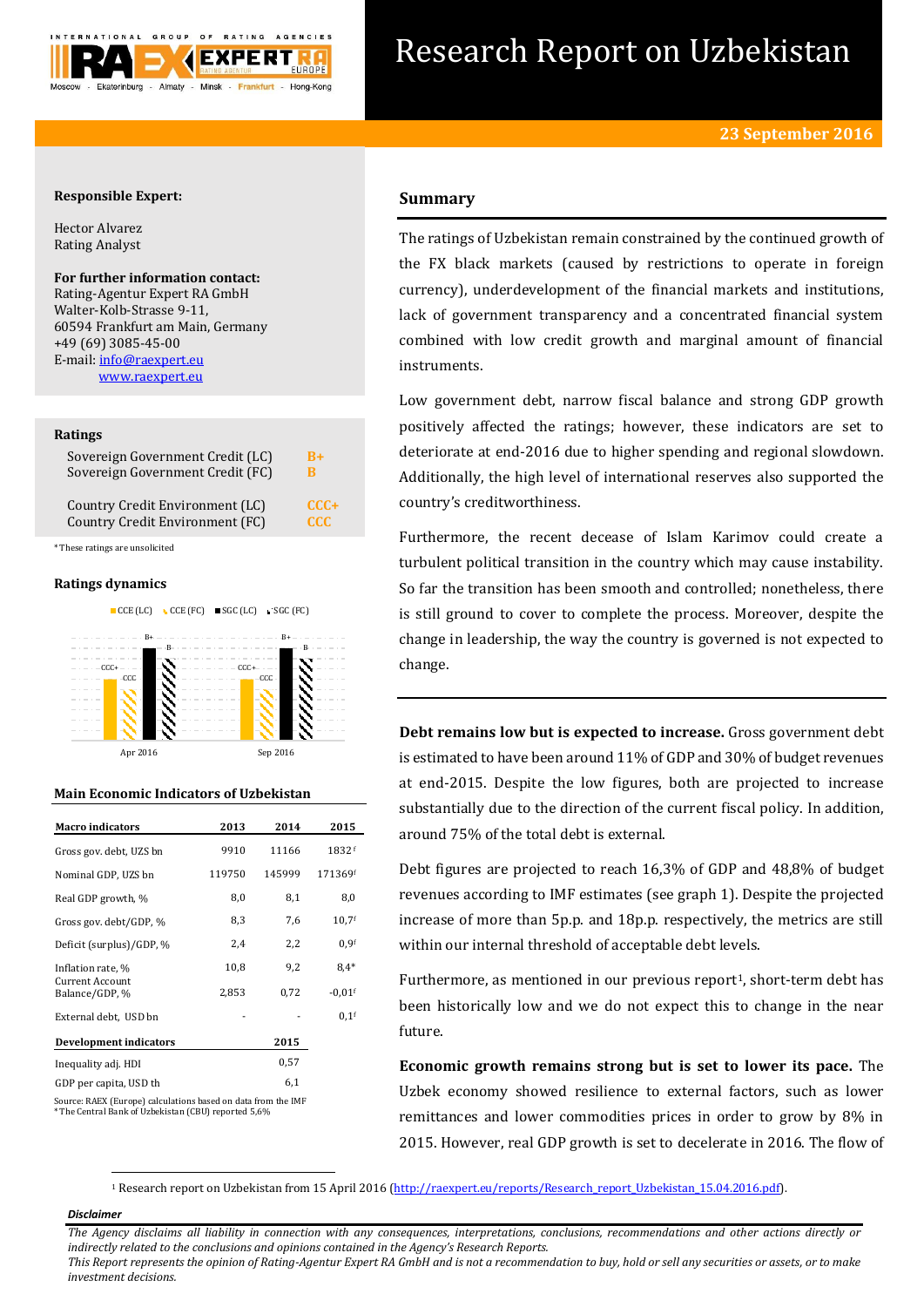

## **Graph 1:** Government debt dynamics



Source: RAEX (Europe) calculations based on data from the IMF

#### **Graph 2:** Budget dynamics, % of GDP



Source: RAEX (Europe) calculations based on data from the IMF

## **Graph 3:** Development peer comparison



Source: RAEX (Europe) calculations based on data from the IMF and UN

remittances continues to decrease and will have an effect on the economy in the current year as real output is set to grow by 5%, the slowest pace in more than ten years.

As mentioned in our previous review, Uzbekistan's main exports were affected by the low commodity prices and adverse regional conditions. However, revised current account figures showed that the impact of imports and exports on this indicator were worse than expected as it is estimated to have registered a deficit of -0,01% in 2015.

**Fiscal policy set to produce a deficit in 2016.** The fiscal plan set in place by the authorities is focused on spending to sustain growth and, in October 2016, a new increase in wages, allowances and pension benefits will come into effect. Given the expansion in expenditures and a projected decrease in revenues, the fiscal balance is expected to go into negative territory (estimated by the IMF at 0,9% of GDP in 2015 and projected at -0,26% for 2016) for the first time since 2003 (see graph 2).

**Credit climate remains constrained by institutional anomalies.** One of the major concerns for Uzbekistan is the reliability of its institutions and their transparency. Access to national statistics remains extremely limited and outdated. According to the Transparency International index, Uzbekistan is one of the most corrupt countries in the world. It was ranked 153rd out of 167 countries in 2015. Additionally, Uzbekistan is also ranked 87<sup>th</sup> out of 180 in the Doing Business ranking. Furthermore, the country remains one of the most undeveloped countries in the region as shown by the low level of GDP per capita (estimated at USD 6 068 by the IMF in 2015) and HDI index of 0,57 (see graph 3).

After the death of Islam Karimov, we do not expect the country to hold free and fair elections as, in the view of international observers, it has never done it before. Instead, current Prime Minister and acting president Shavkat Mirziyoyev, will most likely win in the December 4 elections. Mirziyoyev is described as being very similar to Karimov with the same management style and oppressing behavior and is expected to follow Karimov's legacy. This shows that it is almost certain that the political and institutional situation in the country will not change any time soon.

Thus, we expect the new regime to continue having a strong grasp on the economy and the financial system which will continue to affect the access to credit, hindering growth of SMEs and the inflow of FDI.

**Banking sector remains strong led by State Owned Banks (SOBs).** Even though the amount of SOBs in the banking system remains substantially high (about 80% of total bank assets at end-2014), the major

#### *Disclaimer*

*The Agency disclaims all liability in connection with any consequences, interpretations, conclusions, recommendations and other actions directly or indirectly related to the conclusions and opinions contained in the Agency's Research Reports.*

*This Report represents the opinion of Rating-Agentur Expert RA GmbH and is not a recommendation to buy, hold or sell any securities or assets, or to make investment decisions.*